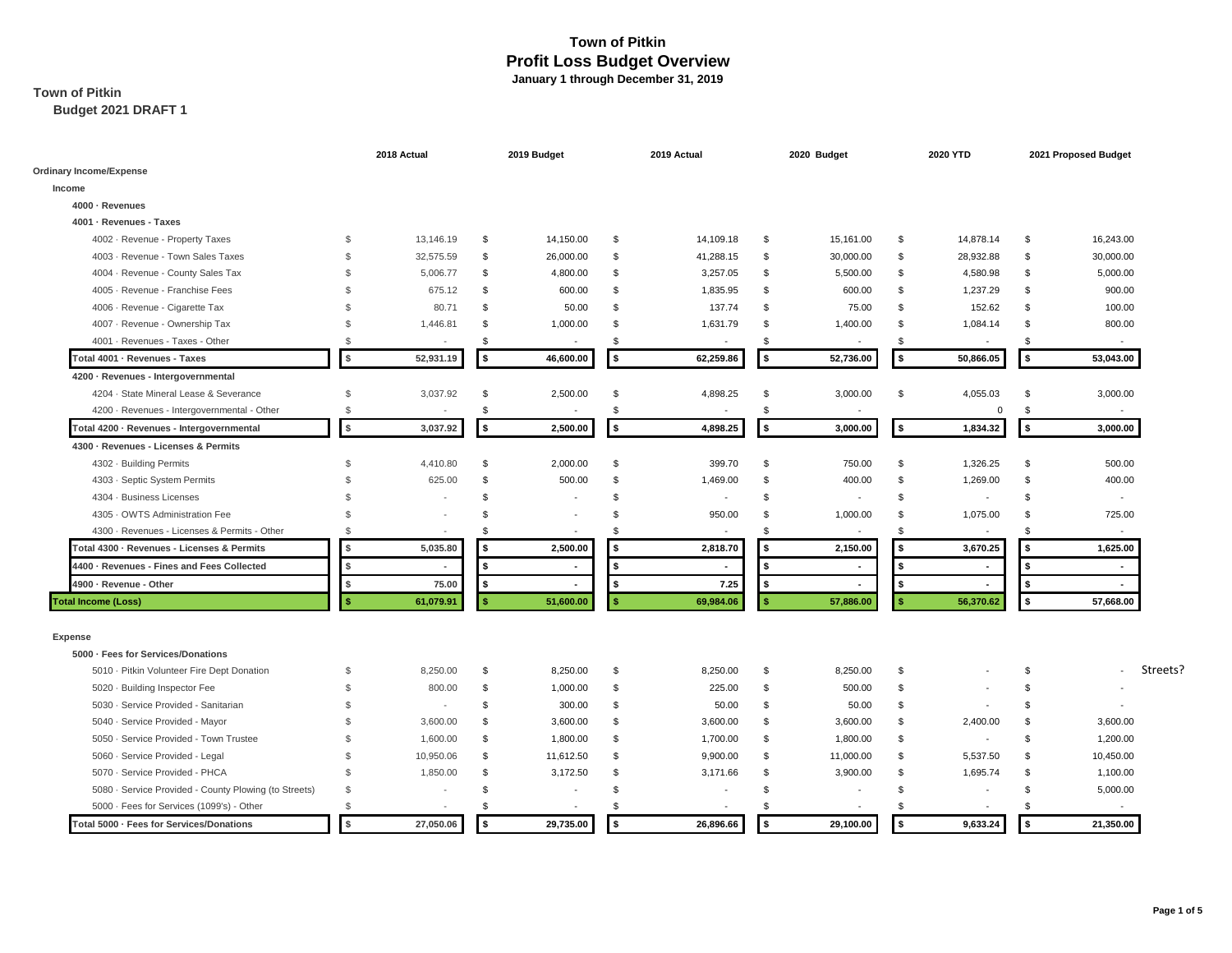|                                            |                | 2018 Actual              |            | 2019 Budget              |                    | 2019 Actual              | 2020 Budget |                          |    | 2020 YTD                 |            | 2021 Proposed Budget  |
|--------------------------------------------|----------------|--------------------------|------------|--------------------------|--------------------|--------------------------|-------------|--------------------------|----|--------------------------|------------|-----------------------|
| 6001 · Accounting                          | \$             | 2,200.00                 | \$         | 1,550.00                 | l \$               | 780.00                   | \$          | 4,500.00                 | \$ | 4,500.00                 | \$         | 1,500.00              |
|                                            |                |                          |            |                          |                    |                          |             |                          |    |                          |            |                       |
| 6005 · Bank Service Charges                | \$             | 15.00                    | \$         | $\overline{\phantom{a}}$ | $\sqrt{2}$         | $\blacksquare$           | -\$         | ÷.                       | \$ | $\blacksquare$           | $\sqrt{2}$ | $\tilde{\phantom{a}}$ |
| 6015 · Dues, Fees, & Licenses              | \$             | 657.15                   | \$         | 800.00                   | \$                 | 771.08                   | - \$        | 800.00                   | \$ | 808.39                   | \$         | 800.00                |
| 6020 · Election Expenses                   | \$             | 699.73                   | \$         | 1,400.00                 | \$                 | 1,158.73                 | -\$         | 700.00                   | \$ | 838.10                   | \$         | 900.00                |
| 6100 · Insurance                           |                |                          |            |                          |                    |                          |             |                          |    |                          |            |                       |
| 6101 - Insurance - Worker's Comp           | $$\mathbb{S}$$ | 1,332.00                 | \$         | 1,333.00                 | \$                 | 1,338.00                 | \$          | 1,316.00                 | \$ | 1,316.00                 | \$         | 1,298.00              |
| 6102 Insurance - Property & Casualty       | $\mathbb{S}$   | 2,744.25                 | \$         | 2,710.00                 | \$                 | 2,709.60                 | \$          | 3,049.17                 | \$ | 3,046.72                 | \$         | 3,080.69              |
| 6103 - Insurance - Other                   | \$             | $\overline{\phantom{a}}$ | \$         | 100.00                   | \$                 | 93.50                    | \$          | 100.00                   | \$ | 71.50                    | \$         | 100.00                |
| Total 6100 · Insurance                     | \$             | 4,076.25                 | $$$        | 4,143.00                 | \$                 | 4,141.10                 | $\sqrt{2}$  | 4,465.17                 | \$ | 4,434.22                 | $$$        | 4,478.69              |
| 6300 · Office Supplies and Utilities       |                |                          |            |                          |                    |                          |             |                          |    |                          |            |                       |
| 6301 · Utilities - phone                   | \$             | $\overline{\phantom{a}}$ | \$         |                          | S                  | $\overline{\phantom{a}}$ | \$          | 600.00                   | \$ | 220.09                   | \$         | 385.00                |
| 6302 · Supplies and Postage                | \$             | 366.40                   | \$         | 800.00                   | \$                 | 489.26                   | \$          | 600.00                   | \$ | 611.16                   | \$         | 600.00                |
| 6303 Office Supplies - Other               | \$             |                          | \$         | $\overline{\phantom{a}}$ | \$                 |                          |             |                          | \$ | 472.84                   | \$         | 200.00                |
| Total 6300 · Office Supplies and Utilities | $$\mathbb{S}$$ | 366.40                   | \$         | 800.00                   | l \$               | 489.26                   | \$          | 1,200.00                 | \$ | 1,304.09                 | $\sqrt{2}$ | 1,185.00              |
|                                            |                |                          |            |                          |                    |                          |             |                          |    |                          |            |                       |
| 6500 · Payroll Tax Expense                 |                |                          |            |                          |                    |                          |             |                          |    |                          |            |                       |
| 6510 - FICA & Medicare Expense             | \$             | 1,157.80                 | \$         | 1,000.00                 | \$                 | 807.67                   | \$          | 1,000.00                 | \$ | 588.90                   | \$         | 1,000.00              |
| 6520 · Colorado Unemployment Expense       | $\mathfrak{L}$ | 29.24                    | \$         | 40.00                    | S                  | 31.30                    | \$          | 40.00                    | \$ | 31.77                    | \$         | 40.00                 |
| 6530 - Federal Unemployment Expense        | \$             |                          | \$         |                          | \$                 |                          | \$          | $\overline{\phantom{a}}$ | \$ | $\overline{\phantom{a}}$ | \$         | $\sim$                |
| 6540 · Payroll Tax Expense - Other         | $\mathfrak{L}$ |                          | \$         |                          | \$                 |                          | \$          |                          | \$ |                          | \$         |                       |
| Total 6500 · Payroll Tax Expense           | \$             | 1,187.04                 | \$         | 1,040.00                 | l \$               | 838.97                   | \$          | 1,040.00                 | \$ | 620.67                   | \$         | 1,040.00              |
|                                            |                |                          |            |                          |                    |                          |             |                          |    |                          |            |                       |
| 6580 - Public Works                        | \$             | 1,800.00                 | \$         | 850.00                   | l \$               | 832.50                   | s.          | 750.00                   | \$ | $\blacksquare$           | \$         | 400.00                |
| 6600 · Publishing & Recording Costs        | \$             | 267.30                   | \$         | 300.00                   | \$                 | 197.26                   | \$          | 200.00                   | \$ | 50.72                    | $$$        | 200.00                |
|                                            |                |                          |            |                          |                    |                          |             |                          |    |                          |            |                       |
| 6700 - Repairs & Maintenance               |                |                          |            |                          |                    |                          |             |                          |    |                          |            |                       |
| 6701 - Repairs & Maintenance - General     | \$             | 300.00                   | \$         |                          | S                  |                          | \$          |                          | \$ |                          | \$         |                       |
| Total 6700 · Repairs & Maintenance         | \$             | 300.00                   | \$         |                          | $\pmb{\mathsf{s}}$ |                          | \$          |                          | \$ |                          | \$         | $\blacksquare$        |
| 6900 · Wages                               |                |                          |            |                          |                    |                          |             |                          |    |                          |            |                       |
| 6900.1 · Wages - Town Clerk                | \$             | 12,605.40                | \$         | 10,558.00                | \$                 | 10,557.60                | \$          | 9,800.00                 | \$ | 7,665.00                 | \$         | 10,000.00             |
| Total 6900 · Wages                         | \$             | 12,605.40                | $\sqrt{2}$ | 10,558.00                | l \$               | 10,557.60                | $\sqrt{2}$  | 9,800.00                 | \$ | 7,665.00                 | $\sqrt{2}$ | 10,000.00             |
|                                            |                |                          |            |                          |                    |                          |             |                          |    |                          |            |                       |
| 6950 · Zoning Expenses                     | \$             |                          | £.         | 100.00                   | 5                  |                          | \$          | 300.00                   | \$ |                          | \$         | 100.00                |
| 6960 - Environmental Health                | \$             |                          | \$         | ٠                        | \$                 | 63.38                    | \$          | 100.00                   | \$ | 95.55                    | \$         | 150.00                |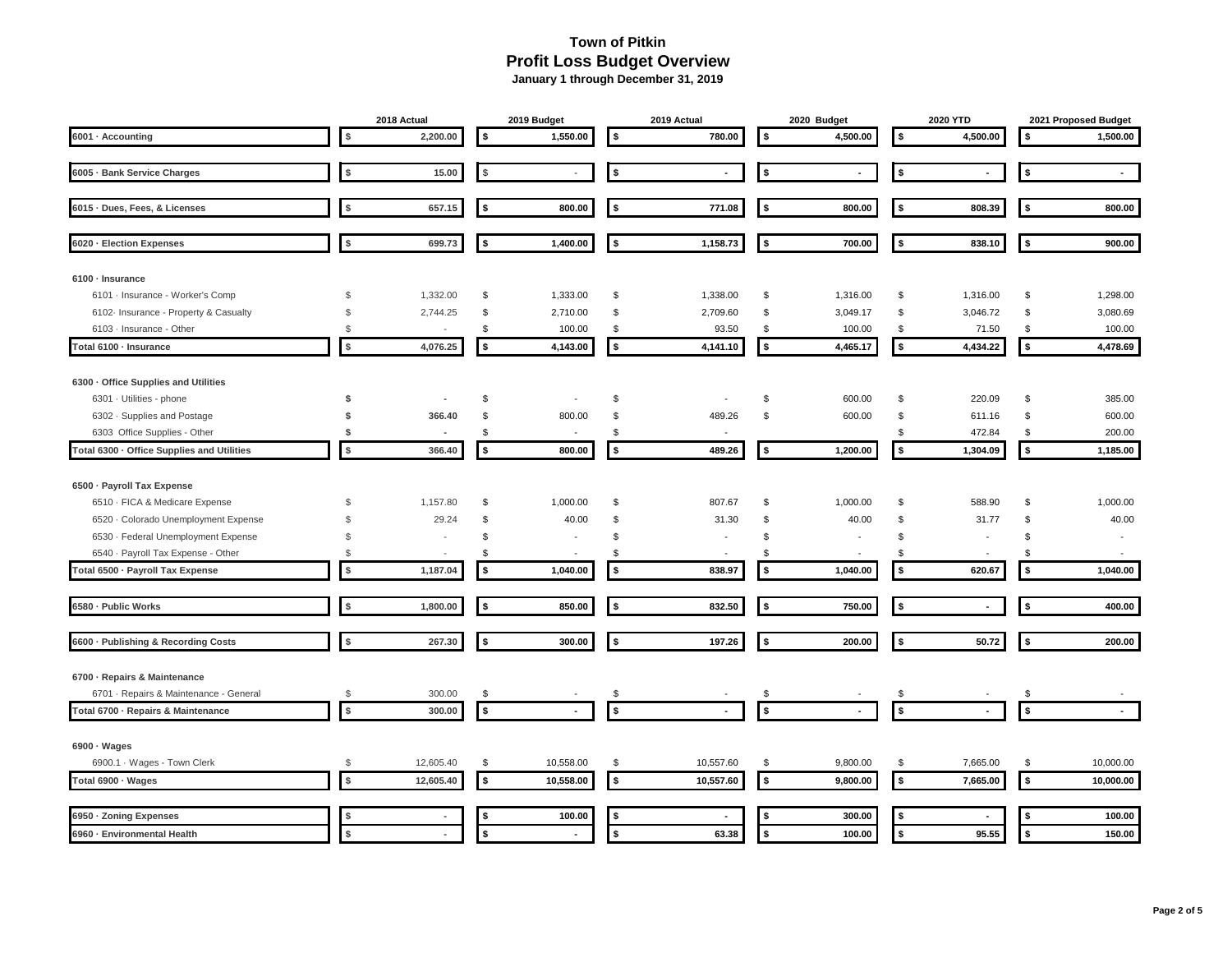|                                               |                | 2018 Actual  |                    | 2019 Budget              |            | 2019 Actual              |      | 2020 Budget              | 2020 YTD       |                          |            | 2021 Proposed Budget        |               |
|-----------------------------------------------|----------------|--------------|--------------------|--------------------------|------------|--------------------------|------|--------------------------|----------------|--------------------------|------------|-----------------------------|---------------|
| 6700 · Expenses - Misc                        |                |              |                    |                          |            |                          |      |                          |                |                          |            |                             |               |
| 6710 · Mayor Manager meeting                  | $\mathcal{S}$  |              | \$                 |                          | \$         |                          | -S   |                          | \$             |                          | \$         | 250.00                      |               |
| Total 6700 · Expenses - Misc                  | \$             | $\sim$       | \$                 | $\blacksquare$           | -S         | $\sim$                   |      | $\sim$                   | \$             |                          | \$         | 250.00                      |               |
| otal Expense                                  |                | 51,224.33    | s.                 | 50,476.00                |            | 46,726.54                |      | 52.955.17                | $\mathbf{R}$   | 29.949.98                | 乐          | 42,353.69                   |               |
| Net Ordinary Income (Loss) before interest    |                | 9.855.58     | Ś                  | 1,124.00                 |            | 23,257.52                |      | 4,930.83                 |                | 26,420.64                |            | 15,314.31                   |               |
| 95100 · Fund - Streets                        |                |              |                    |                          |            |                          |      |                          |                |                          |            |                             |               |
| 5110 · Fund - Streets - Revenues              |                |              |                    |                          |            |                          |      |                          |                |                          |            |                             |               |
| 5110.1 · Streets - From Fund Equity           | \$             | (11, 259.00) | \$                 | (17,531.00)              | \$         | (17,531.00)              | \$   | (18, 190.00)             | \$             | (18, 190.00)             | \$         | (10,000.00)                 |               |
| 5110.2 · Streets - HUTF Income                | \$             | (12, 105.35) | \$                 | (10,000.00)              | \$         | (13, 385.32)             | \$   | (10,500.00)              | \$             | (10,024.23)              | \$         | (8,957.00)                  |               |
| 5110.3 · Streets - Property Tax Income        | \$             | (3,967.00)   | \$                 | (3,995.00)               | \$         | (3,995.00)               | \$   | (3,799.00)               | \$             | (3,799.00)               | \$         | (3,853.00)                  |               |
| 5110.4 · Streets - License Revenue            | \$             | (904.75)     | \$                 | (300.00)                 | \$         | (913.30)                 | \$   | (800.00)                 | \$             | (648.55)                 | \$         | (642.00)                    |               |
| 5110.5 · Streets - From General Fund          | \$             | (14,800.00)  | \$                 | $\blacksquare$           | \$         | ÷,                       | \$   | (3,711.00)               | \$             | (3,711.00)               | \$         | $\overline{\phantom{a}}$    |               |
| 5110.6 · Streets - Other Income               | \$             | (284.42)     | \$                 |                          | \$         | (2,995.41)               | \$   |                          | \$             | (350.00)                 | \$         | $\sim$                      | 1% sales tax? |
| 5110.6 · Streets - County Sales Tax           | \$             |              | \$                 | $\sim$                   |            |                          | \$   |                          | \$             |                          | \$         | (5,000.00)                  |               |
| Total 5110 · Fund - Streets - Revenues        | $\sqrt{2}$     | (43, 320.52) | $\sqrt{2}$         | (31, 826.00)             | \$         | (38, 820.03)             | l \$ | (37,000.00)              | \$             | (36, 722.78)             | $\sqrt{2}$ | (28, 452.00)                |               |
| 5160 · Fund - Streets - Expenses              |                |              |                    |                          |            |                          |      |                          |                |                          |            |                             |               |
| 5160.1 · Streets - Maintenance Expenses       | ${\mathbb S}$  | 3,828.54     | \$                 | 5,789.59                 | \$         | 2,737.46                 | \$   | 8,000.00                 | \$             | 6,963.81                 | \$         | 8,000.00                    |               |
| 5160.2 · Streets - Snow Plowing Expense       | ${\mathbb S}$  | 7,815.93     | \$                 | 20,635.00                | \$         | 20,634.25                | \$   | 28,000.00                | \$             | 11,438.00                | \$         | 30,396.00                   |               |
| 5160.3 · Streets - Ditches Expenses           | \$             | 447.02       | \$                 | 2,326.00                 | \$         | 400.00                   | \$   | 1,000.00                 | \$             | 104.35                   | \$         | 400.00                      |               |
| 5160.4 - Streets - Improve and Open           | \$             | 2,069.44     | \$                 | $\blacksquare$           | \$         |                          | \$   |                          | \$             |                          | \$         |                             |               |
| 5160.6 · Fund - Streets - Expenses - Other    | £.             |              | $\mathbf{\hat{f}}$ | 2,989.41                 | \$.        | 3,100.56                 | \$   |                          | $\mathfrak{L}$ |                          | \$         |                             |               |
| Total 5160 · Fund - Streets - Expenses        | \$             | 14,160.93    | \$                 | 31,740.00                | s.         | 26,872.27                | \$   | 37,000.00                | \$             | 18,506.16                | l \$       | 38,796.00                   |               |
| Total 5100 · Fund - Streets                   | $$\mathsf{s}$$ | (29,159.59   | \$                 | (86.00)                  | $\sqrt{2}$ | (11, 947.76)             | \$   | $\sim$                   | \$             | (18, 216.62)             | \$         | N <sub>O</sub><br>10,344.00 |               |
| 5200 · Fund - Town Hall                       |                |              |                    |                          |            |                          |      |                          |                |                          |            |                             |               |
| 5210 · Fund - Town Hall Revenues              |                |              |                    |                          |            |                          |      |                          |                |                          |            |                             |               |
| 5210.1 · Town Hall - From Fund Equity         | \$             | (37, 833.00) | \$                 |                          | \$         |                          | \$   |                          | \$             |                          | \$         | (11, 852.00)                |               |
| 5210.2 · Town Hall - Property Tax Income      | \$             | (3,967.00)   | \$                 | (3,995.00)               | \$         | (3,995.00)               | \$   | (3,799.00)               | \$             | (3,799.00)               | \$         | (3,854.00)                  |               |
| 5210.3 · Town Hall - Fundraising Income       | ${\mathbb S}$  | (736.00)     | \$                 | (800.00)                 | \$         |                          | \$   |                          | \$             |                          | \$         |                             |               |
| 5210.4 · Town Hall - Donations                | ${\mathbb S}$  | (75.00)      | \$                 | $\overline{\phantom{a}}$ | \$         | (826.00)                 | \$   |                          | \$             |                          | \$         |                             |               |
| 5210.5 · Town Hall - From General Fund        | \$             | (2,601.00)   | \$                 | (2,000.00)               | \$         | (2,000.00)               | \$   | (3,900.00)               | \$             | (3,900.00)               | \$         |                             |               |
| 5210.6 · Town Hall - Other Income             | $\mathcal{S}$  | (2, 199.54)  | \$                 | (350.00)                 | \$         | $\overline{\phantom{a}}$ | \$   |                          | \$             | (150.00)                 | \$         |                             |               |
| 5210.7 · Town Hall - From Capital Improv Fund | \$             | $\sim$       | \$                 |                          | \$         | $\sim$                   | \$   |                          | \$             |                          | \$         |                             |               |
| Total 5210 · Fund - Town Hall Revenues        | $$$            | (47, 411.54) | \$                 | (7, 145.00)              | \$         | (6,821.00)               | \$   | (7,699.00)               | \$             | (7, 849.00)              | $\sqrt{2}$ | (15,706.00)                 |               |
| 5260 - Fund - Town Hall Expenses              |                |              |                    |                          |            |                          |      |                          |                |                          |            |                             |               |
| 5260.1 · Town Hall - Repairs/Maintenance      | \$             | 58.28        | \$                 | 300.00                   | \$         | 70.98                    | \$   |                          | \$             |                          | \$         | 8,300.00                    |               |
| 5260.2 · Town Hall - Utilities                | \$             | 1,595.67     | \$                 | 1,000.00                 | \$         | 433.15                   | \$   | 1,000.00                 | \$             | 309.45                   | <b>S</b>   | 1,000.00                    |               |
| 5260.3 · Town Hall - Fundraising Exp          | \$             | 400.00       | \$                 | 400.00                   | \$         | $\overline{\phantom{a}}$ | \$   | $\overline{\phantom{a}}$ | \$             |                          | \$         |                             |               |
| 5260.4 · Town Hall - Capital Improvement      | \$             | 45,642.50    | \$                 | 3,350.00                 | \$         | $\overline{\phantom{a}}$ | \$   | 5,000.00                 | \$             | $\overline{\phantom{a}}$ | \$         | 3,900.00                    |               |
|                                               |                |              | \$                 |                          | 5          |                          |      |                          | \$             |                          | $\sqrt{2}$ | 13,200.00                   |               |
| Total 5260 · Fund - Town Hall Expenses        | $\frac{1}{2}$  | 47,696.45    |                    | 5,050.00                 |            | 504.13                   | \$   | 6,000.00                 |                | 309.45                   |            |                             |               |
| Total 5200 · Fund - Town Hall                 | \$             | 284.91       | \$                 | (2,095.00)               | \$         | (6, 316.87)              | \$   | (1,699.00)               | \$             | (7, 539.55)              | \$         | (2,506.00)                  |               |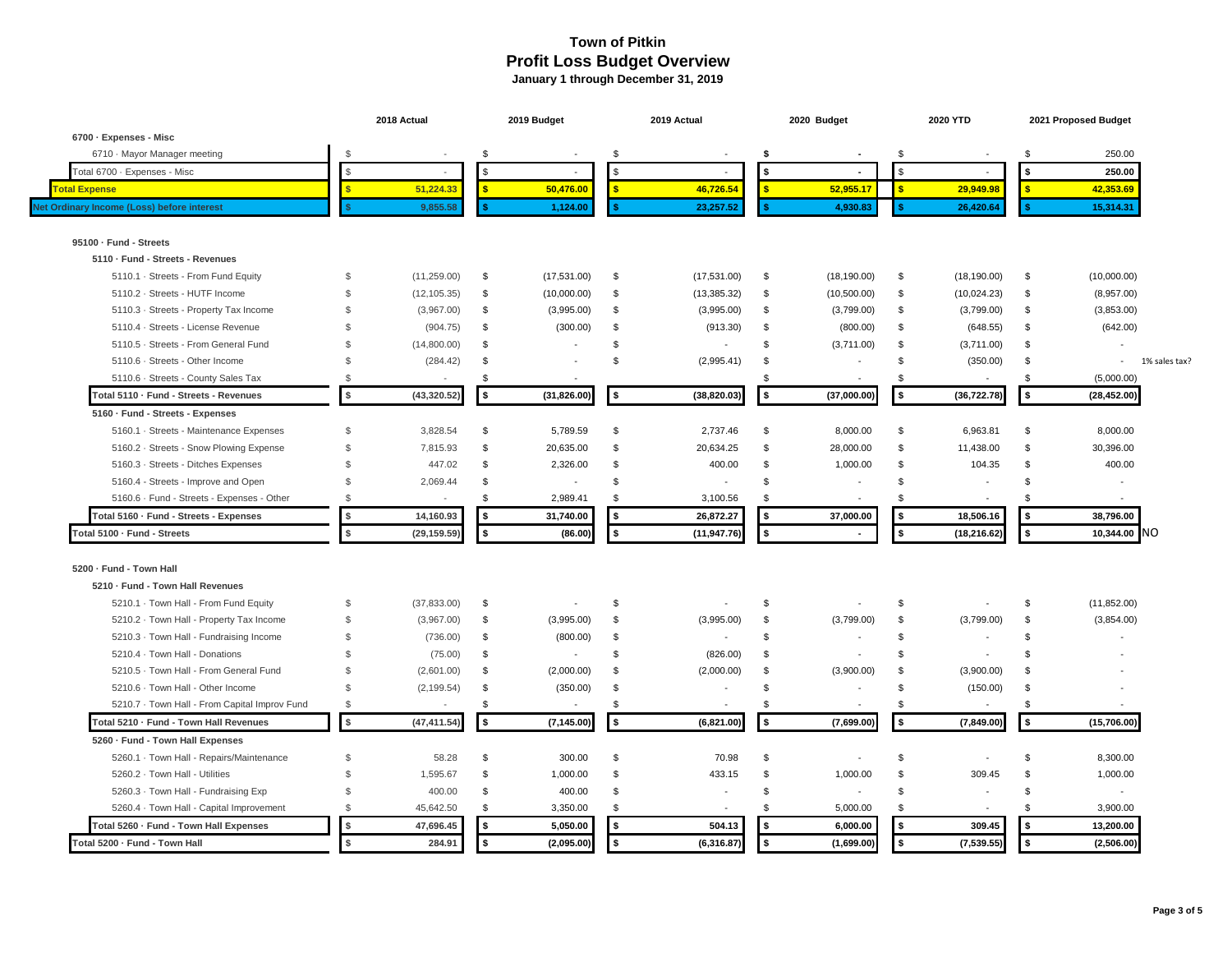|                                              |                | 2018 Actual |     | 2019 Budget    |           | 2019 Actual |      | 2020 Budget              |                | 2020 YTD   | 2021 Proposed Budget |            |
|----------------------------------------------|----------------|-------------|-----|----------------|-----------|-------------|------|--------------------------|----------------|------------|----------------------|------------|
| 5300 · Fund - Parks and Recreation           |                |             |     |                |           |             |      |                          |                |            |                      |            |
| 5310 · Parks and Recreation Revenues         |                |             |     |                |           |             |      |                          |                |            |                      |            |
| 5310.1 · Parks & Rec - From Fund Equity      | \$             | (2,000.00)  | \$  | (2,000.00)     | \$        | (2,000.00)  | -\$  | (2,000.00)               | \$             | (2,000.00) | \$                   | (2,000.00) |
| 5310.2 - Parks & Rec - From CTF Equity       | \$             |             | \$. |                | \$        |             | - \$ |                          | \$.            |            | \$.                  |            |
| 5310.3 - Parks & Rec - Fundraising           | \$             |             | \$. |                |           |             |      |                          | \$.            |            |                      |            |
| 5310.4 · Parks & Rec - Grant Income          | \$             |             |     |                |           |             |      |                          |                |            |                      |            |
| 5310.5 · Parks & Rec - From General Fund     | \$             |             |     |                |           |             |      |                          |                |            |                      |            |
| 5310.6 · Parks & Rec - Other Income          | \$             |             |     |                |           |             |      |                          | \$.            |            |                      |            |
| Total 5310 · Parks and Recreation Revenues   | \$             | (2,000.00)  | \$  | (2,000.00)     | <b>\$</b> | (2,000.00)  | \$   | (2,000.00)               | \$             | (2,000.00) | \$                   | (2,000.00) |
| 5360 - Parks & Recreation Expenses           |                |             |     |                |           |             |      |                          |                |            |                      |            |
| 5360.1 · Parks & Rec - Maintenance           | \$             | 181.92      | \$  | 200.00         | \$        |             | \$.  | 200.00                   | \$             |            |                      | 200.00     |
| 5360.2 · Parks & Rec - New Equipment         | \$             |             | \$. | 1,800.00       | \$        | 172.08      | \$.  | 1,800.00                 | \$.            |            |                      | 1,800.00   |
| 5360.3 · Parks & Rec - Fundraiser Exp        | $\mathfrak{L}$ |             | \$  |                | \$        |             | \$.  |                          | $\mathfrak{L}$ |            |                      |            |
| 5360.6 · Parks & Recreation Expenses - Other | \$             | $\sim$      | \$. |                | \$        |             | S.   | $\overline{\phantom{a}}$ | \$             |            |                      |            |
| Total 5360 · Parks & Recreation Expenses     | \$             | 181.92      | \$  | 2,000.00       | \$        | 172.08      | \$   | 2,000.00                 | \$             |            | \$                   | 2,000.00   |
| Total 5300 · Fund - Parks and Recreation     | \$             | (1,818.08)  | \$  |                | \$        | (1,827.92)  | 5    |                          | \$             | (2,000.00) | \$                   |            |
| 5400 · Fund - Cemetery                       |                |             |     |                |           |             |      |                          |                |            |                      |            |
| 5410 · Fund - Cemetery Revenue               |                |             |     |                |           |             |      |                          |                |            |                      |            |
| 5410.1 · Cemetery - From Fund Equity         | \$             | (800.00)    | \$  | (800.00)       | - \$      | (800.00)    | -\$  | (1,800.00)               | \$             | (1,800.00) | \$                   | (2,000.00) |
| 5410.2 · Cemetery - Plot Sales               | \$             | (200.00)    | \$  | (200.00)       | \$        | (350.00)    | -\$  | (200.00)                 | \$             | (250.00)   | \$                   | (1,200.00) |
| 5410.3 · Cemetery - Plaque Sales             | \$             |             | \$  | $\blacksquare$ | \$        | (120.00)    | \$   | (4,000.00)               | \$             | (1,000.00) | \$                   | (800.00)   |
| 5410.6 · Fund - Cemetery Revenue - Other     | \$             |             | \$. |                | \$        |             | \$   |                          | \$             |            | \$                   |            |
| Total 5410 · Fund - Cemetery Revenue         | \$             | (1,000.00)  | \$  | (1,000.00)     | \$        | (1, 270.00) | 5    | (6,000.00)               | \$             | (3,050.00) | \$                   | (4,000.00) |
| 5460 · Fund - Cemetery Expenses              |                |             |     |                |           |             |      |                          |                |            |                      |            |
| 5460.1 · Cemetery - Maintenance              | \$             | 907.84      | \$  | 1,000.00       | \$        | 864.90      | - \$ | 2,000.00                 | \$             | 48.00      | \$.                  | 2,000.00   |
| 5460.2 · Cemetery - Capital Improvements     | \$             |             | \$  |                | \$        |             | \$.  | 1,600.00                 | \$             |            | \$                   | 1,000.00   |
| 5460.6 · Fund - Cemetery Expenses - Other    | \$             |             | \$. |                | \$        |             |      | 1,650.00                 | \$             | 304.00     | \$                   | 1,000.00   |
| Total 5460 · Fund - Cemetery Expenses        | \$             | 907.84      | \$  | 1,000.00       | \$        | 864.90      | \$   | 5,250.00                 | \$             | 352.00     | \$                   | 2,000.00   |
| Total 5400 · Fund - Cemetery                 | \$             | (92.16)     | \$  |                | \$        | (405.10)    | \$   | (750.00)                 | \$             | (2,698.00) | \$                   |            |